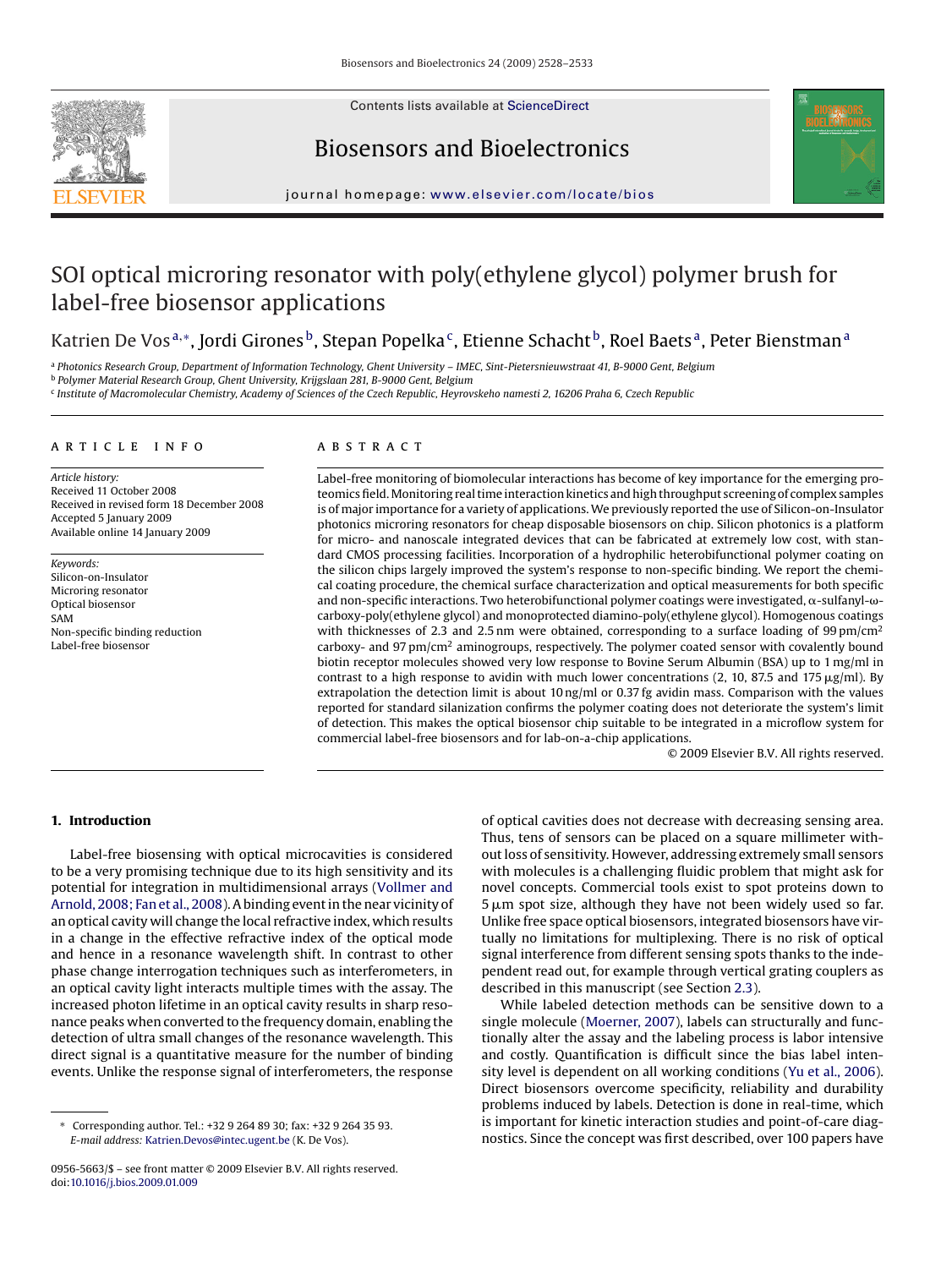been published on optical cavities for various sensing applications, even showing single molecule detection [\(Armani et al., 2007\).](#page-5-0) Planar microring resonators are promising implementations of optical cavities for biosensing, because of the mass production possibilities using replica molding or photolithography. Chao et al. showed biomolecular detection with planar polymer microring resonators, fabricated by a direct imprinting technique, with a detection limit of 250 pg/mm2 ([Chao and Guo, 2006\).](#page-5-0) Recently Ramachandran et al. applied a planar glass-based microring array in which 5 microrings were sequentially scanned for rapid detection of whole bacterial cells, proteins and nucleic acids [\(Ramachandran et al., 2008\).](#page-5-0) The material system used in this work, Silicon-on-Insulator (SOI), in contrast to glasses or polymers, allows the reuse of standard high quality CMOS processing facilities, in particular 193 nm lithography, for fabrication of photonics micro- and nanodevices [\(Bogaerts](#page-5-0) [et al., 2005\).](#page-5-0) This opens the route for very cheap, potentially disposable devices. Thanks to the high contrast between the refractive indexes of silicon (3.47) and silicon dioxide (1.44) SOI is suitable for the fabrication of micron- and submicron sized optical cavities of very high quality. This is a major advantage since the smaller the cavity, the less molecules are needed to cover its entire surface, and as mentioned, the response does not decrease with decreasing surface area ([De Vos et al., 2007; Densmore et al., 2008\).](#page-5-0) For this reason we tend to refer to total mass coverage as a figure of merit for detection limit rather than surface coverage per area, but both values are reported. The combination of low cost fabrication and high sensitivity through small dimensions makes SOI a good candidate for disposable biosensor array chips.

The properties of a biosensor critically depend on the quality of the interfacial layer, especially for detection in complex samples. The interfacial layer has to allow immobilization of receptor molecules and at the same time effectively block non-specific interactions with the macromolecular components of the analyzed sample. In addition it must be stable, must not affect the sensor's sensitivity and must not hinder transport of the chemical or biological compounds to the surface. So homogenous and thin layers are required. Straightforward surface coatings of silicon are based on assemblies of silane reagents that can bear a wide range of functional groups for receptor molecule immobilization. However, the coatings of low molecular silanes typically do not have sufficient resistance to non-specific adsorption. This can be improved by attaching an ultra thin layer of a hydrophilic polymer like poly(ethylene glycol) (PEG). The ability of PEG layers to reduce non-specific interactions in various detection systems is well documented [\(Unsworth et al., 2007; Norde and Gage, 2004\).](#page-5-0) The PEG layer can be introduced in a single step, by using PEG bearing alkoxysilane end-groups ([Bluemmel et al., 2007; Andruzzi et](#page-5-0) [al., 2005\),](#page-5-0) or in two steps when a primary adhesion layer is firstly applied, e.g. silane layer containing epoxy groups followed by coupling of PEG with reactive terminal groups such as diamino-PEG ([Piehler et al., 2000; Wolter et al., 2007; Proll et al., 2005\).](#page-5-0) However, possible attachment to the surface through both terminal groups would decrease the concentration of free functional groups intended for immobilization of receptor molecules. Therefore, instead of homobifunctional PEGs we examined two heterobifunctional PEGs with functional end-groups of very different reactivity towards epoxides. α-sulfanyl-ω-carboxy PEG (HS–PEG–COOH) and monoprotected diamino-PEG  $(H<sub>2</sub>N-PEG-NH- Boc)$  allowed the introduction of reactive carboxy and amino groups on the surface of the SOI microring, respectively. The functionalization procedure was characterized by ellipsometry, confocal microscopy, dark field optical microscopy and X-ray Photoelectron Spectroscopy. The high affinity system avidin/biotin and bovine serum albumin (BSA) have been used to perform specific and non-specific binding tests. Although avidin/biotin will not be the ultimate biological system studied with these biosensor chips, it is a useful model affinity couple to demonstrate the feasibility and reproducibility of the detection. It also allowed us to characterize the sensitivity of the system and to show the efficiency of the PEG coatings to reduce non-specific interactions. To our knowledge it is the first time PEG brushes have been successfully applied to structured silicon waveguides for label-free optical on chip biosensing.

The paper is structured as follows; chemical and optical methods and characterization techniques are described in Section 2. Results of the chemical characterization of the PEG coatings are discussed in paragraph 3. Section [4](#page-4-0) describes and comments on the optical experiments.

#### **2. Experimental**

#### *2.1. Materials and methods*

3-(Glycidyloxypropyl)trimethoxysilane (GOPTS) was purchased from Aldrich. Iso-propanol, acetone, toluene and dimethylformamide (DMF) were obtained from Acros and from Sigma–Aldrich. Except for toluene, which was dried over calcium chloride, all chemicals were used as received. Phosphate-buffered saline (PBS: 10 mM, pH 7.4, 125 mM NaCl) was prepared from sodium phosphate mono- and dibasic salts purchased from Aldrich.  $Heterobifunctional$  PEGs,  $\alpha$ -sulfanyl- $\omega$ -carboxi poly(ethylene glycol) (HS–PEG–COOH) and  $\alpha$ -tert-butyloxycarbonylamino- $\omega$ amino-poly(ethylene glycol) (H2N–PEG–NH–Boc) were purchased from RAPP Polymere, Tubingen/Germany. The dye for the fluorescence tests was AlexaFluor® 555 cadaverine (Invitrogen). 1-Ethyl-3-(3-dimethylamino-propyl)carbodiimide (EDC), Nhydroxysuccinimide (NHS), avidin and bovine serum albumin were acquired from Sigma-Aldrich. EZ-Link® biotinylation reagents (NHS-LC-biotin and 5-(biotinamido)-pentylamine) were purchased from Pierce.

Polished single-crystal silicon wafers that were used as model substrates for the characterization of the polymer layers (Section [2.2\).](#page-2-0) The substrates were first cleaned in an ultrasonic bath in iso-propanol and acetone, 10 min each. After the wet cleaning process, samples were blown dried with argon and the surfaces were activated with low pressure oxygen plasma for 10 min using a Femto plasma generator (Diener Electronics) operating at 100W and 0.5 mbar. After cleaning and activation, the sample slides were tested for small contact angles (<5◦). Activated substrates were immediately immersed in freshly prepared solutions of GOPTS in toluene (1%, w/w) and incubated overnight at room temperature. Unbound material was removed by successive sonication in pure toluene and acetone. Finally, the substrates were cured in a vacuum oven for 1 h at 100 $^{\circ}$ C.

HS-PEG-COOH and H<sub>2</sub>N-PEG-NH-Boc layers were deposited from 3 mg/ml solutions in acetone. 100  $\mu$ l of the PEG solutions were deposited on the surface of each substrate in 20  $\mu$ l portions to allow solvent evaporation. The specimens were subsequently placed in a vacuum oven at  $90^{\circ}$ C for 40 h in order to enable the end groups to anchor to the epoxy-silane layer. Unbound PEG was removed by rinsing multiple times with milliQ water in an ultrasonic bath.

For the biotinylation of GOPTS treated substrates described in the experiment (Section [4\),](#page-4-0)  $100 \mu l$  of EZ-Link 5-(biotinamido) pentylamine in DMF (2 mg/ml) was added to substrates immersed in 2 ml of PBS each. The reaction proceeded overnight at room temperature. The carboxy groups from substrates treated with HS–PEG–COOH were activated by immersing the substrates for 30 min in a NHS/EDC solution (0.1 M/0.4 M). After rinsing with MilliQ water, the activated samples were immersed for 2 h in 2 ml PBS to which 100  $\mu$ l of EZ-Link 5-(biotinamido) pentylamine (2 mg/ml) was added. Release of the Boc groups in substrates coated with  $H_2N-PEG-NH- Boc$  was accomplished by immersing the substrates in trifluoroacetic acid (TFA) for 10 min. After rinsing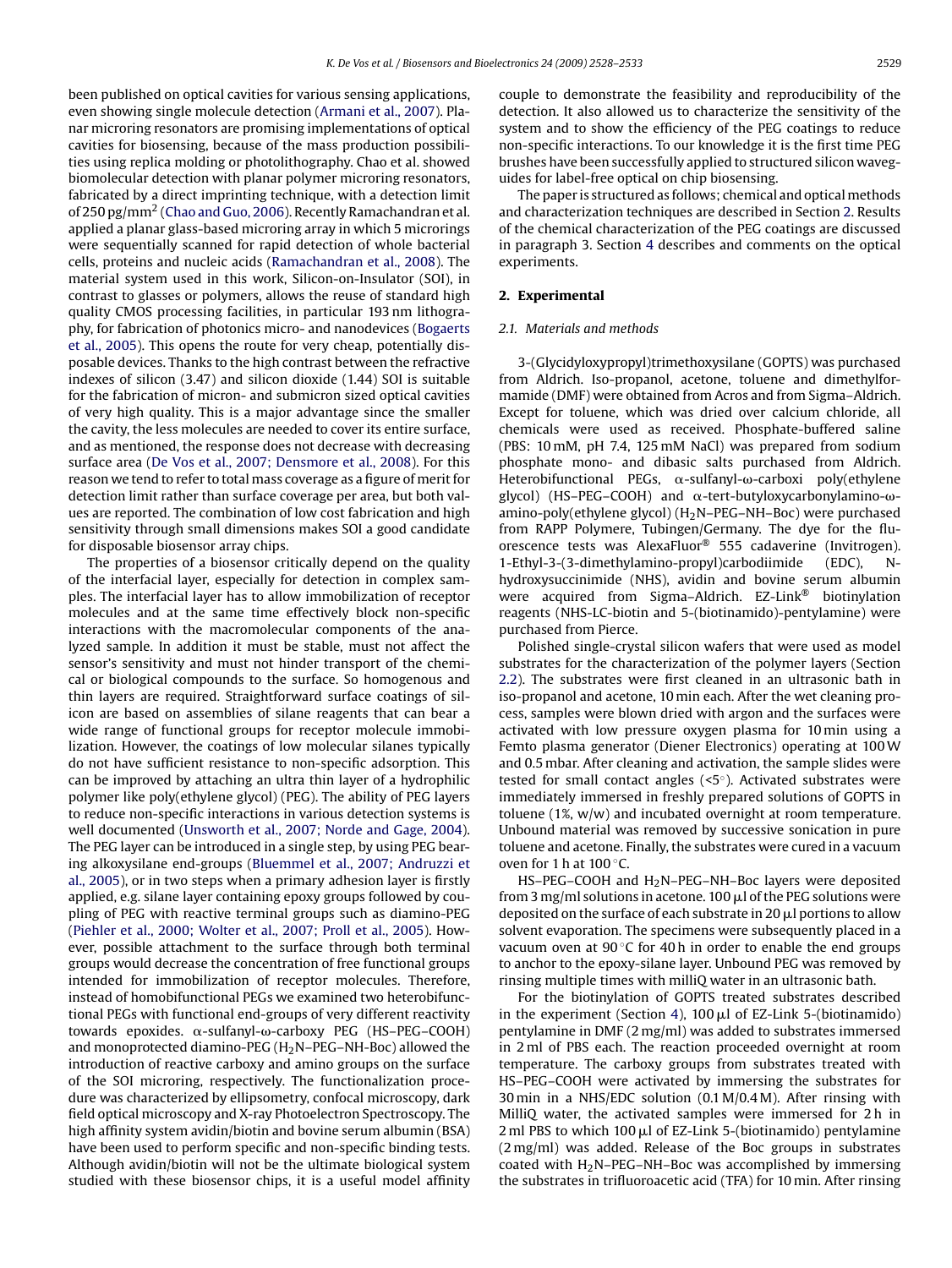<span id="page-2-0"></span>

**Fig. 1.** The chemical reactions applied for the coating of silicon surfaces (thicknesses of the different layers are not to scale).

with MilliQ water and PBS, chips were immersed in 2 ml PBS, followed by the addition of  $100 \mu l$  of EZ-Link biotin-LC-NHS in DMF (2 mg/ml). Reaction proceeded for 2 h at room temperature. After biotin coupling, all samples were rinsed with PBS and sonicated successively in PBS and MilliQ water. The chemical reactions applied for the coating of silicon surfaces are schematically depicted in Fig. 1.

#### *2.2. Surface characterization methods*

Structured SOI samples and bare silicon wafers were treated in parallel. Bare silicon surfaces were examined by static and dynamic contact angle using the drop shape analysis apparatus OCA 20 from Dataphysics. For static contact angle, a  $2-\mu l$  MilliQ water droplet was placed on the surface of the sample and imaged using a video camera. At least three measurements per sample were performed; results from two to five samples were averaged. For dynamic contact angle measurements,  $5 \mu l$  MilliQ water was added to a  $2-\mu l$ drop at 0.5 ml/min.

The thicknesses of the GOPTS and PEG layers were determined by means of an M-2000FI Spectroscopic Ellipsometer (J.A. Woollam) at an angle of incidence of 75◦. Ellipsometric data were acquired and evaluated by Complete EASE software (J.A. Woollam Inc.). The optical model of the multilayered substrates consisted of the software built-in optical functions of silicon, native silicon oxide and thermal silicon oxide ([Herzinger et al., 1998\).](#page-5-0) Optical constants of silicon oxide were also used for GOPTS layer. The index of refraction of PEG layer was modeled by a Cauchy dispersion function  $A_n$ + $B_n/\lambda^2$  ([Tompkins and McGahan, 1999\)](#page-5-0) and extinction coefficient was taken to be zero since this polymer is a dielectric with negligible absorption in the UV–vis range used in the measurement. The Cauchy parameters  $A_n$  = 1.5 and  $B_n$  = 0.0059  $\mu$ m<sup>2</sup> were obtained from a simultaneous fit for thickness,  $A_n$  and  $B_n$  of ellipsometric data acquired from an auxiliary PEO layer (ca. 100 nm thick), spin cast on a bare silicon wafer.

The bare silicon samples were analyzed by XPS using a Fissions S-probe apparatus provided with a fine focus Al–K source with a quartz monochromator.

Although parallel treatment of structured and bare wafers for chemical characterization is a commonly used approach, to confirm the actual presence of functional groups on the waveguides we analyzed the structured samples by confocal fluorescence microscopy. Fluorescence tests were performed with a confocal Carl Zeiss LSM 510 microscope equipped with an argon laser module (Carl Zeiss Inc., Thornwood, NY) using a  $10 \times 0.25$ -na objective. Fluorophores were excited at 543 nm with a HeNe laser.

#### *2.3. Optical transducer*

Microring resonators are processed on SOI wafers, using 193 nm deep UV-lithography and dry-etching ([Bogaerts et al., 2005;](#page-5-0) [Selvaraja et al., 2008\).](#page-5-0) The high index contrast platform enables design of compact and high density circuits. However, this sets high demands for the fabrication technology, since the spectral characteristics of nano- and microdevices are extremely sensitive to dimensional variations down to a few nanometers. Advanced CMOS fabrication processes are adapted to fabrication of photonics circuits to obtain such high resolution and extreme stability. The microresonators used in the experiments are racetracks with radius 5  $\mu$ m and straight sections of 2  $\mu$ m for good coupling control [\(Fig. 2B\)](#page-3-0). The waveguide dimensions are 220 nm  $\times$  450 nm [\(Fig. 2A\)](#page-3-0). The resonators have a quality factor of 20,000 and a finesse of 240. In the time domain, a high internal Q-factor corresponds to a long photon life time in the cavity, and hence to an increased light-matter interaction. Transformed to the frequency domain, this corresponds to small resonance peaks, so small shifts can be distinguished. Moreover, a high Q-factor makes the sensor less sensitive to noise. When measuring intensity changes at a fixed wavelength, the response scales with the Q-factor. The intensity measurement scheme is beneficial if detecting extremely small amounts of analyte, but the dynamic range is restricted by the extinction of the resonance peak. The ultimate limit of detection, whether measuring wavelength shifts or intensity shifts, is equal to the ratio of sensor resolution and sensor sensitivity [\(White and Fan, 2008\).](#page-5-0) The sensor resolution on the resonance peak shift for the described experiments is 2 pm. It is limited by various factors; the original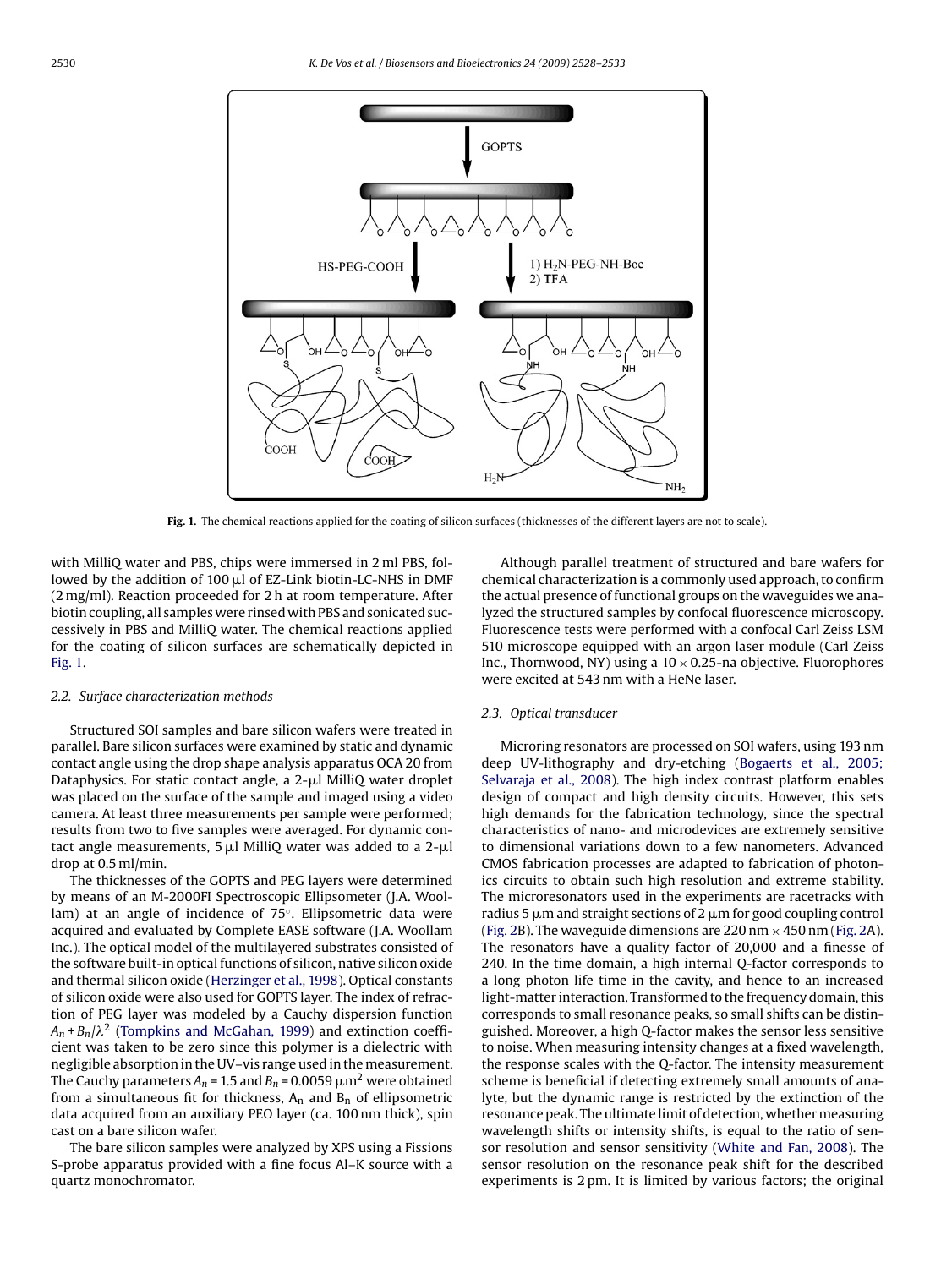<span id="page-3-0"></span>

Fig. 2. (A) SOI waveguide for evanescent field biosensing (not to scale), (B) SEM picture of an SOI racetrack resonator with radius 5  $\mu$ m and straight sections 2  $\mu$ m, (C) Illustration of measurement setup.

signal quality defined by Q-factor, extinction ratio and equipment noise, the fitting quality and the resonance wavelength stability in time. The latter can be influenced by temperature, flow conditions or other environmental parameters. We keep in mind that high Q-factors set high demands to the resolution of the read-out equipment and that the Q-factor is related to the physical size of the resonator. By increasing the ring's radius, the Q-factor will increase. 20,000 is a value that holds a good compromise between small surface area, small peak width and maximal extinction (critical coupling). The finesse is defined as the ratio of the free spectral range and the peak width. A high finesse is important when making series of ring resonators in a bus waveguide configuration for multiarray sensing. It avoids spectral overlap between resonators with slightly different dimensions and hence reduces possible cross-talk. Light is coupled from a single mode waveguide at 10◦ from the vertical to the waveguides on the chip through grating couplers. This enables high alignment tolerances [\(Bogaerts et al., 2005\).](#page-5-0) The shallow etched gratings have maximal coupling efficiency of 31% at  $1.55 \mu m$  wavelength (40 nm 1 dB bandwidth). All measurements are performed with a superluminescent LED and an optical spectrum analyser (Agilent 86140B). Spectral scans are stored every 3 seconds. After fitting the data to a Lorentzian curve, the resonance wavelength is plotted versus time. A flow cell is mounted on top of the chip, connected through tubings with a Harvard syringe pump for controlled fluid delivery (Fig. 2C). The entire system is placed on a temperature stabilized chuck to avoid thermally induced signal drift.

## **3. Surface characterization results**

#### *3.1. GOPTS deposition on substrates*

The deposition of the GOPTS layer was confirmed by ellipsometry, contact angle and XPS on model  $Si/SiO<sub>2</sub>$  substrates (see Table 1). Reproducible thicknesses of  $1.3 \pm 0.3$  nm are obtained. After GOPTS treatment, the characteristic presence of 2 peaks at 284.7 eV and 286.4 eV, corresponding to C–C/C–H and the C–O bonds, respectively, was observed on the high-resolution XPS spectra of carbon (C1s). Si/SiO<sub>2</sub> wafers with smooth monolayers presented a static contact angle of  $53^\circ \pm 2^\circ$ , in good agreement with previously reported values ([Luzinov et al., 2000\).](#page-5-0)

### *3.2. PEG loading*

The surface coating obtained after applying HS–PEG–COOH onto GOPTS-treated substrates was found to be reproducible. The thickness of the PEG layer increased rapidly during the first hours and reached  $2.3 \pm 0.2$  nm after 30 h, in line with literature values for similarly deposited PEG layers [\(Piehler et al., 2000; Schlapak et al.,](#page-5-0) [2006\).](#page-5-0) Considering that the density of HS-PEG-COOH is  $1.09$  g/cm<sup>3</sup>, this represents a load of 2.7 ng/nm<sup>2</sup> equivalent to a chain density of 0.54 molecules/nm2. If the attachment to the surface occurred exclusively through the thiol group, one can assume a 99 pmol/cm<sup>2</sup> concentration of carboxy groups (Table 1). Additional characterization of the HS–PEG–COOH layer was provided by XPS analysis. Reduction of the intensity of the Si peaks and a high carbon to oxygen ratio evidences the success of the PEG coupling. The contact angles of the grafted layers were reproducible in all experiments  $(32° ± 1°)$ ; lower than those of the GOPTS-surface and comparable to literature values.

The thickness of  $H_2N-PEG-NH- Boc$  layers was slightly higher than the thickness of HS–PEG–COOH layers, i.e. around 2.5 nm. Since the Boc-protected amino groups avoid the occurrence of any double coupling onto the chip surface we can assume an effective concentration of amino groups equal to 97 pmol/ $\text{cm}^2$  or 0.59 molecules/nm<sup>2</sup> (Table 1).

In contrast, the self-assembled monolayers (SAMs) of lowmolecular alkylthiols on gold, which are primarily used for surface modification of Surface Plasmon Resonance (SPR) sensors, have typically 4.8 molecules/ $nm^2$  ([Strong and Whitesides, 1998\).](#page-5-0) However

**Table 1**

Summary of ellipsometric and contact angle data for silicon surfaces coated with GOPTS, GOPTS/HS-PEG-COOH and GOPTS/H<sub>2</sub>N-PEG-NH<sub>2</sub>. characterization of the surface layers: ellipsometry and contact angle measurements.

| Layer           | Thickness [nm] | Density [mg/ml] | Surface loading $\lfloor$ ng/mm <sup>2</sup> $\rfloor$ | Chain density [molecules/nm <sup>2</sup> ] | Static contact angle [°] | Hysteresis $\lceil \circ \rceil$ |
|-----------------|----------------|-----------------|--------------------------------------------------------|--------------------------------------------|--------------------------|----------------------------------|
| <b>GOPTS</b>    | $1.4 \pm 0.5$  | 1.07            | 1.50                                                   | 3.82                                       | $53 \pm 2$               | $16 \pm 2$                       |
| HS-PEG-COOH     | $2.3 \pm 0.2$  | .09             | 2.51                                                   | 0.54                                       | $32 \pm$                 | $8 \pm 2$                        |
| $H_2N-PEG-NH_2$ | $2.5 \pm 0.2$  | 1.09            | 2.73                                                   | 0.59                                       | $21 \pm$                 | $4 \pm 1$                        |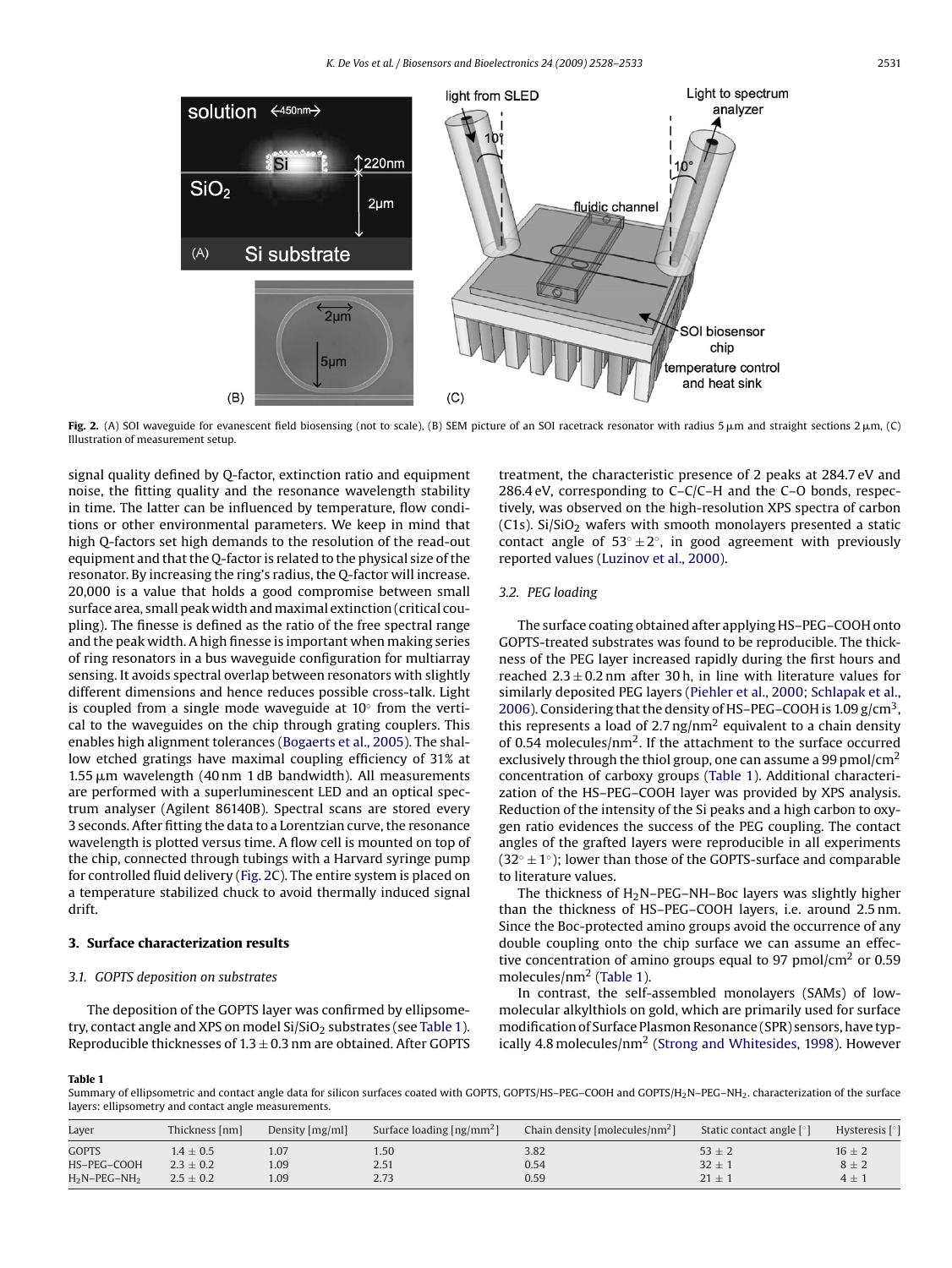<span id="page-4-0"></span>

**Fig. 3.** Fluorescence confocal microscopy picture of a structured chip coated with H2N–PEG–NH2. Alexa-fluor® 555 cadaverine was applied as described in Section [3.2. T](#page-3-0)he right side was covered with tape during the reactions to set the background reference level.

the optimal surface concentration of functional groups for the receptor immobilization is much lower. Particularly in the case of mixed SAMs of 16-mercapto-1-hexanoic acid (16-MHA) and 11 mercapto-1-undecanol (11-MU), the highest amount of functional receptors (Nanobodies) was immobilized on a SAM containing only 10 mol% of the acid component ([Huang et al., 2005\).](#page-5-0) Moreover, mixed SAM layers are generally less well packed than singlealkylthiol SAMs. Therefore the surface concentration of carboxy groups in the mixed SAMs of 16-MHA and 11-MU was less than 0.48 molecules/ $nm^2$ . Thus, the comparison of the surface concentrations of functional groups indicates that the above mentioned PEG brushes not only have the ability to reduce non-specific binding but that they also have a sufficient surface concentration of functional groups, comparable to that present in mixed SAMs used as typical sensing layers of SPR immunosensors.

After Boc-deprotection and biotinylation of the chip surface, the contact angle of the substrates was  $21° ± 1°$ . The increased hydrophilicity indicated by static contact angle, together with the low hysteresis observed in the dynamic contact angle (4◦) has been attributed to the low roughness of the layer [\(Piehler et al., 2000\).](#page-5-0)

To verify the presence of reactive primary amino groups on the surface of the structured chips, we analyzed them by fluorescence confocal microscopy. Chips were partially covered with adhesive tape and immersed in a 2% glutaraldehyde aqueous solution for 1 h. After thorough rinsing with MilliQ water, substrates were blown dried with argon and placed on dry plates. 50  $\mu$ l of a 1 mg/ml solution of Alexa-fluor® 555 cadaverine in DMF reacted for 2 h with the surface before rinsing with Milli Q water. The confocal microscopy image (Fig. 3) showed homogenous coloration over the surface of the chip, thus confirming a presence and homogeneous distribution of amino groups. To rule out the presence of adsorbed dye we examined negative control samples. No fluorescence signal was detected on samples covered with PEG but not pre-activated before applying the dye under the same reaction and cleaning conditions.

#### **4. Optical biosensing experiments of specific and non-specific interactions**

The high affinity avidin/biotin couple has been used as a model biosensing couple to demonstrate repeatability and detection capabilities of the microring resonators. Bovine Serum Albumin (BSA), a protein with similar molecular weight to avidin but with low affinity to biotin, has been used as a model for non-specific interactions. After deprotection of the Boc groups, chips coated with H2N–PEG–NH–Boc were biotinylated and placed in the optical setup described in paragraph 2.3. PBS (10 mM NaHPO<sub>4</sub>, 150 mM NaCl, pH 7.4) was used as running buffer. The signal of the chips immersed in PBS was taken as a reference level. Fig. 4 shows the response signal of the chips to a range of avidin concentrations; 2, 10, 87.5 and 175  $\mu$ g/ml and two response signals of the chips to BSA solution at concentration 1 mg/ml. Every curve corresponds to a



**Fig. 4.** Specific versus non-specific binding tests: interaction of six biotinylated H2N–PEG–NH2 coated chips. Wavelength shift obtained due to the interaction with avidin (2, 10, 87,5 and 175  $\mu$ g/ml) and with BSA (1 mg/ml). For BSA interaction two signals on two separate chips are shown. The kink in the  $2 \mu g$ /ml signal was due to a flow problem: when an air bubbles gets trapped, a short increased flow rate pushes it through.

different experiment on a different chip. For high concentrations, a fast wavelength shift is initially recorded due to the sudden concentration gradient. Then, the response increases more gradually due to the slow transport of the molecules to the surface. The lower the concentration the slower the molecular transport, which is clearly visible from the recorded data. Sensor calibration can be done either by monitoring the shift at a certain time, after a certain transported volume, or by calculating the slope of the S-curve. A calibration table can be made for various molecular interaction couples and for a broad concentration range. The kink in the  $2 \mu g/ml$  signal is due to a flow problem: when an air bubble gets trapped, a short increased flow rate is needed to push it through. No shift back was observed when the chips were rinsed with PBS at the end of the experiment. This is in agreement with the specific binding of avidin, rather than its adsorption, due to the low dissociation constant of avidin/biotin and the absence of a bulk refractive index effect at these concentrations. From the saturation levels we can extrapolate a sensitivity of 10 ng/ml corresponding to the noise level of the fitted data (2 pm), which is in the same range as the sensitivity reported for the 3 aminopropyltriethoxy silane (APTES) coated microring resonators [\(De Vos et al., 2007\).](#page-5-0) This compares well with commercially available label-free protein detection methods. We believe that further miniaturization of the flow cell for faster particle delivery will speed up the measurements.

[Fig. 5](#page-5-0) shows a comparison of the signal provided by chips with and without the PEG coating. Curve A shows the interaction of  $10 \mu$ g/ml avidin with a biotinylated PEG coated chip. The response signal to avidin arises 210 times above the noise level. Curve C shows the interaction of 17  $\mu$ g/ml BSA with a GOPTS covered chip. It is clear that even for this small BSA concentration, in absence of the PEG coating, a rather high output is measured. Curve B shows the signal obtained by applying increasing BSA concentrations on a PEG coated chip. For a BSA concentration of  $17 \mu g/ml$ no distinguishable signal was measured, whereas for  $50 \mu g/ml$ BSA the signal exceeded only 2.5 times the noise level. For a 1 mg/ml BSA concentration the response was only about 15 times the noise level, taken into account the backshift after rinsing with PBS (such high molecular concentrations cause a bulk refractive index change).

Using the vectorial mode solver software Fimmwave, we can simulate the wavelength shift for a layer surrounding the waveguide. For a wavelength shift of 2 pm, equivalent to the noise level of the fitted data, the minimal detectable thickness can be